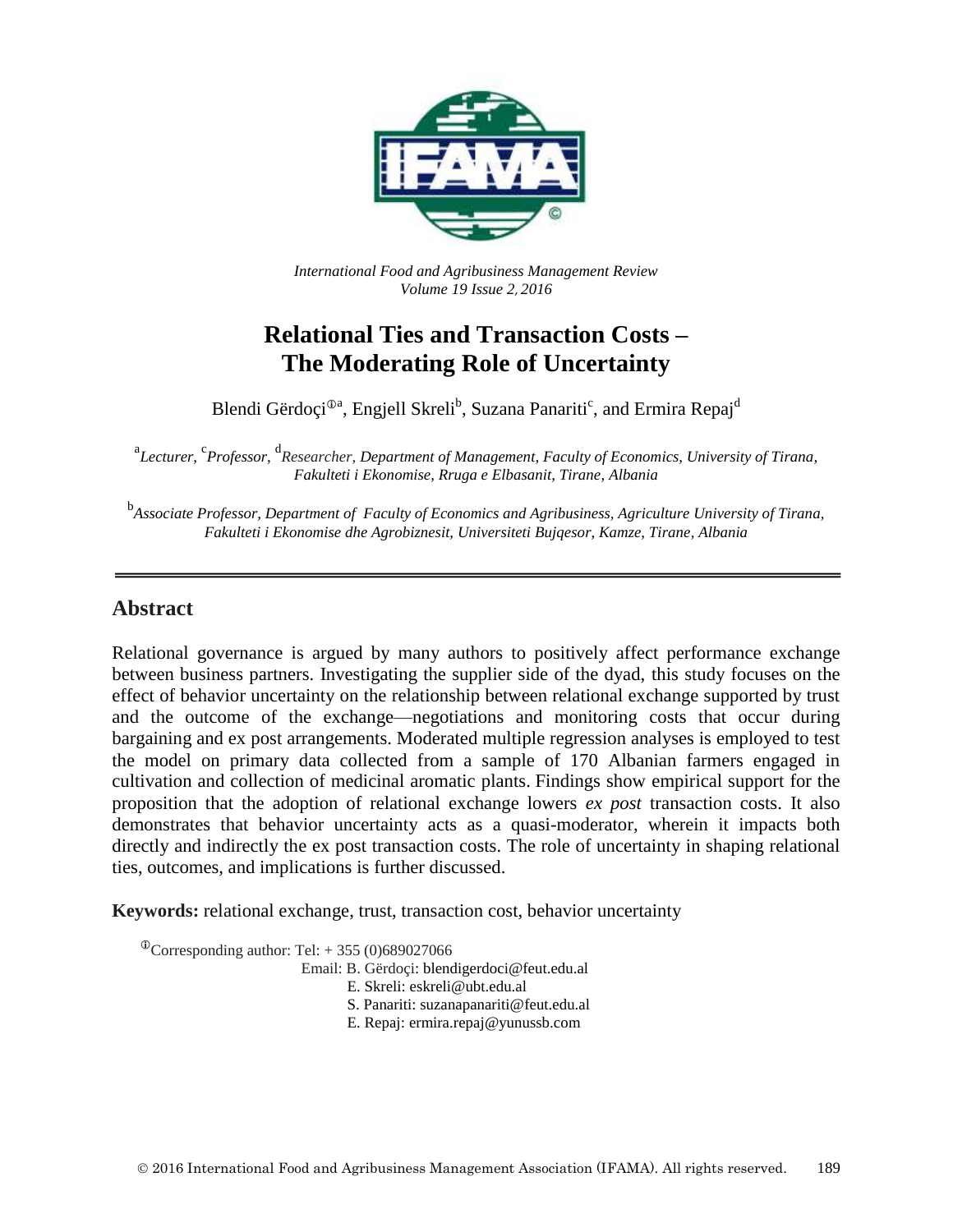## **Introduction**

The trend in governance has been switching toward the adoption of bilateral tools of governance (Heide1994) that circumscribe the contracting parties' relationship, including tacit and explicit arrangements, limiting opportunistic behavior. This bilateral approach to governance has been described as strategic alliances (Achrol 1991), hybrids (Williamson 1991), joint action (Heide and John 1990), vertical coordination (Buvik and John 2000) and relational exchange (Dwyer et al. 1987). As argued by Williamson (1985), the governance structure that a firm adopts will depend largely on the costs of a specific transaction.

Relational governance, as one of the "specialized" forms of governance, is a viable alternative to market or hierarchical governance in many sectors, since managers and entrepreneurs can engage in collaborative exchanges (Dyer 1996). Repeated exchange protects against transaction hazards by allowing exchange partners to adopt a cooperative behavior based on whom to trust (Poppo and Zenger 2002). The use of such informal arrangements that rely on social mechanisms and non-contractual safeguards is widespread in the Albanian agriculture sector characterized by small scale farming. As noted by Nooteboom (1999), small farms rely more on reputation mechanisms instead of detailed, formal contracting. Transaction between Albanian farmers and their buyers are usually decided through bargaining based on reputation and trust mechanisms. Hence, business partners are expected to show flexibility during *ex post* arrangements. As argued by Master et al.(2004), relational governance relies on a significant degree of flexibility since the social and economic mechanisms can increase adaption.

However, there is some degree of risk in such relationships. Ring and Van de Ven (1992) argues that in dyadic business relationships, one of the partners may have given more than received, increasing the likelihood for partners to engage in monitoring and/or use formal safeguards.The need to be treated fairly can seriously affect the relationship between the partners (Das and Teng 2001, Ring and Van de Ven 1992) and finally, the outcome of such relationship. Das and Teng (2001) argue that inequities regarding payoffs in alliances may lead to relational risk. Hence, relational exchange largely based on trust (Poppo and Zenger 2002) can be undermined by the uncertainty related to the business partner behavior.

Following the call by Dwyer et al. (198, 28), many researchers agree that "trust deserves priority attention," with particular focus to how it affects channel member relationship and its outcomes, such channel satisfaction and commitment (Geyskens et al. 1998). In their meta-analysis, the authors conclude that the interaction between trust, economic outcomes and uncertainty should be further explored. On this regard, a negative relationship between uncertainty and trust has been argued by some authors (e.g. Joshi and Campbell 2003, Heide and John 1990). Trust is considered to strengthen relational ties (Chiles and McMackin 1996) reducing opportunism (Zaheer and Venkatraman 1995). Controversially, Masters et al. (2004, 61) argue that "relational contracting would add an additional risk of opportunism and thus higher risk propensity is necessary for closer ties between firms to develop". Given the relational nature of exchange in Albanian agriculture sector, farmers' uncertainty and perceived risk regarding buyers' behavior might undermine the reputation and trust mechanisms that constitute the "building blocks" of the relational ties created with their buyers. It can be argued that such uncertainties might lead to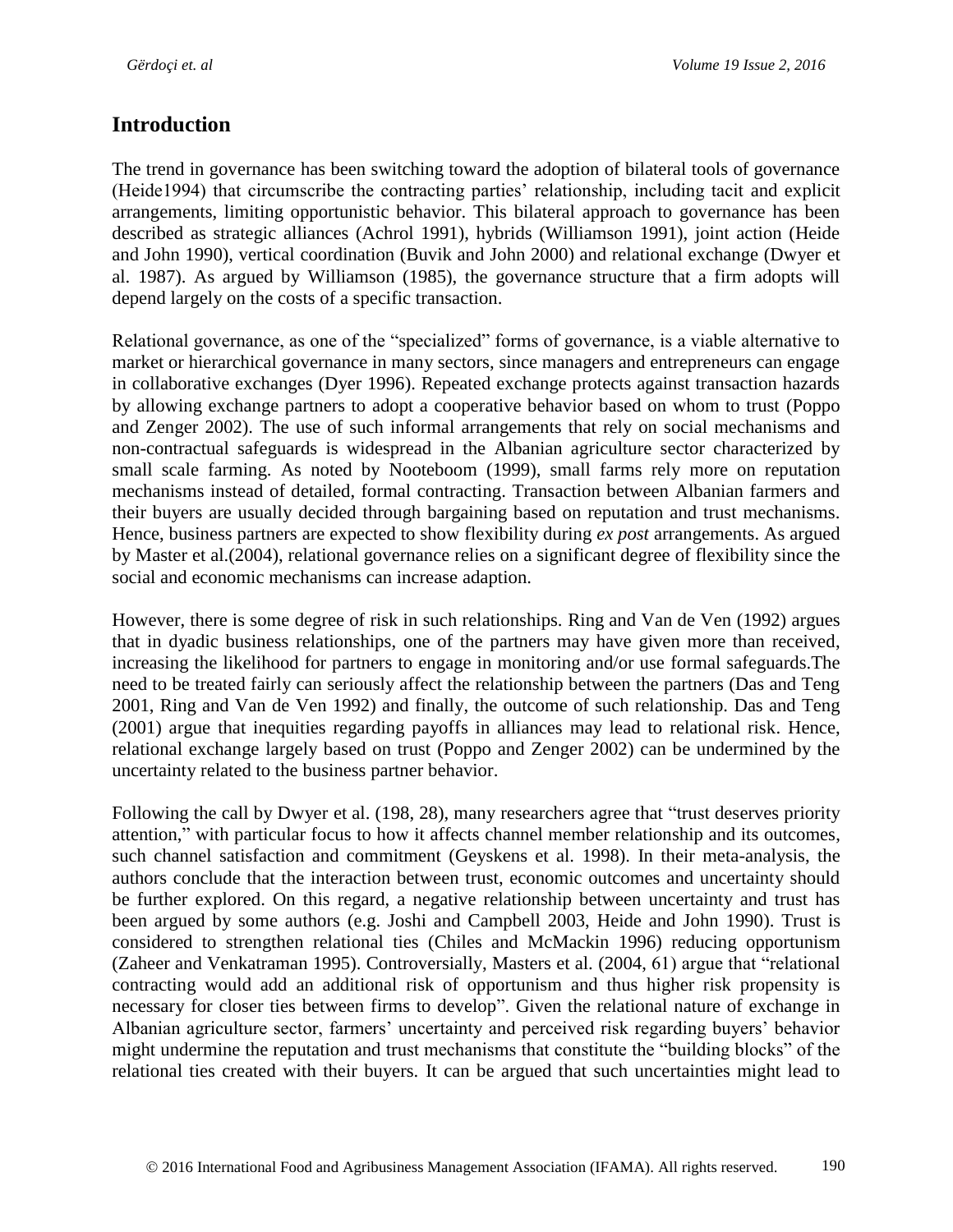opportunistic behavior and higher levels of transaction costs. This study aims to investigate the role behavior uncertainty plays in shaping relational exchange and its' outcome.

As underlined by Geyskens et al. (2006), there is lack of research on the effect that relational ties, largely represented by trust, have on firms' performance. Some authors (e.g., Buvik and John 2000) argue that in order to define the level of vertical coordination, a focus on *ex post*  transaction costs such renegotiation and monitoring as a performance measure of the transaction is required. Such focus becomes more important considering Williamson's (1991) argument that relational governance addresses uncertainty less effectively than market governance, since it requires mutual consent between channel members. Considering that *ex post* arrangements are very frequent in Albanian agriculture sector and the role of uncertainty in undermining trust, this paper builds on transaction cost reasoning and evaluates the direct effect behavior uncertainty on *ex post* transaction costs and moderating effect of behavior uncertainty on the relationship between relational governance and *ex post* transaction costs. Our model is empirically tested in the Medicinal and Aromatic Plant (MAP) sector, one of the most important, and export-oriented sectors in Albania, a post-communist transition country with weak institutions, by using data collected through interviews with farmers. This paper aims to provide both practical and theoretical contributions. In practical terms, insight into the role of behavior uncertainty in shaping relational exchange represents useful information for managers of exporting companies in building sustainable relationships with their supply base.

More generally, our paper responds to Geyskens et al. (2006, 17) call for "greater effort to understand the influence of governance choice on performance". Furthermore, the majority of studies have focused on the buyer side of the dyad (Geyskens et al. 1998). This paper focuses on the supplier's side, examining the impact of relational ties on perceived transaction costs and looking at the direct and moderating effect of behavior uncertainty.

## **Rationale**

According to Williamson (1975), the existence of opportunism gives rise to transaction costs in the form of monitoring behavior and safeguarding of assets. High uncertainty makes it more difficult for the buyer to evaluate the supplier's actions, and high asset specificity makes supplier decisions potentially risky for the buyer. Reducing opportunism and the transaction costs associated with it, is recognized to be a key purpose of transaction governance (Stump and Heide 1996).

Transaction costs incorporate the *ex ante* costs, such as obtaining relevant information, negotiating, and safeguarding the contract, as well as *ex post* costs, such as monitoring and enforcing the contract. The basic premise of transaction cost theory (TCT) states that the cost of doing transactions could be too high under certain conditions. In such cases, when the transaction costs are high, organizing the economic transaction within the firm or hierarchy governance structure might be superior to organizing it as a market-based governance structure (Williamson 1975). Hybrid forms of governance, considered as "specialized" forms of governance (Heide 1994, Williamson 1985), customize particular supplier-buyer relationships to overcome some of the costs and inefficiencies related to both market and hierarchy governance structures.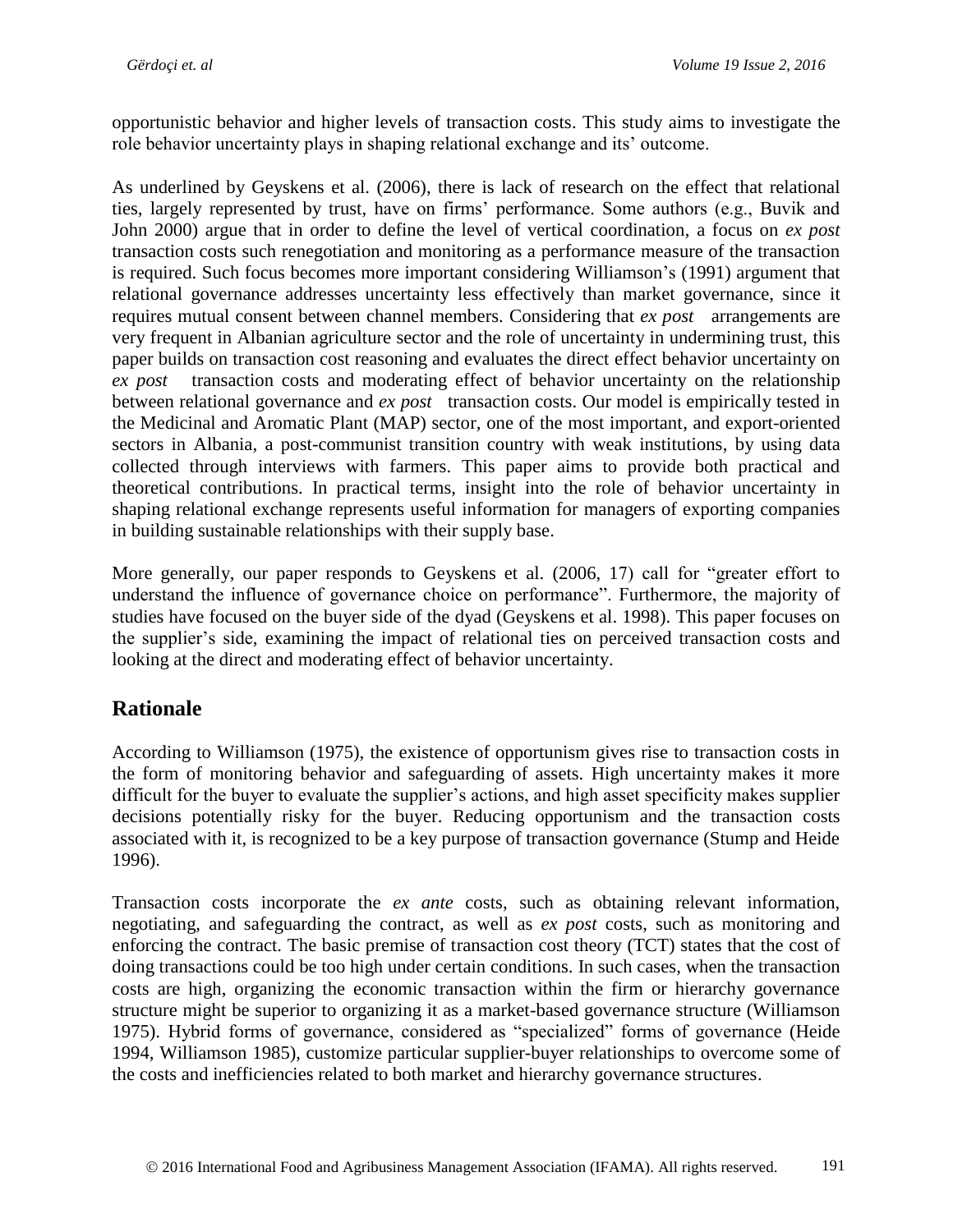The proposition that increasing transaction costs leads to vertical integration or other hybrid forms of governance has received support in the literature (Geyskens et al. 2006). In her empirical study on cattle and beef supply chain, Hobbs (1996) identified a strong relationship between monitoring costs and the selection of beef supply channel(s). The analysis suggests that the monitoring costs processors incur through auctions and occasional supply relationships with individual producers may become so high that they will increase pressure from downstream firms to move toward closer forms of vertical coordination. Investigating China's pork chain, Jiet al. (2012) concluded that transaction costs and "collaboration advantages" are the two factors determining the slaughtering and processing companies' decision to choose more stable governance structures. Using a case study approach, Weseen et al. (2014) focused on ethanol plants manager and buyers representing different sectors such grain products, livestock, and biofuel and confirmed that transaction costs are both a determinant of hybrid and hierarchical forms of governance and an outcome of such specialized governance structures. It appears the more channel members are faced with higher transaction costs, the more they opt for some form of coordination or instruments to govern exchange relationships.

The challenges facing the food industry in tackling uncertainty and risk in order to reduce transaction costs are being met in part through an array of contractual arrangements, such as partnerships that aim to achieve greater vertical coordination (Hughes 1994). Contracting is often seen as an instrument to govern some of these intermediate forms of governance. TCT predicts that as exchange hazards rise, so must contractual safeguards (Williamson 1985), which tend to minimize the costs arising from such hazards (Macneil 1978). Although standardized contracting is one instrument to overcome the problems of uncertainty and opportunistic behavior (Hughes 1994), crafting a complex contract might end up being expensive. Empirical studies demonstrate that even when exchanging partners are faced with hazards due to the presence of specific assets, the latter increases the complexity of contracts (Joskow 1988). Adaptation problems arise due the fact that some contractual aspects cannot be determined *ex ante,* whereas evaluation problems are related to the difficulty of assessing whether the terms of the contract are fulfilled or not. Such problems lead to an increase in transaction costs and renegotiation of contract terms (Rindfleish and Heide 1997).

In case of weak institutional enforcement, informal and self-enforcing arrangements are preferred (Bouis and Haddad 1990). Exchange relationship between farmers and their buyers often represent a clear example of adoption of such informal arrangements. Several studies have explored informal trade arrangements that make exchange more efficient, revealing a pattern of informal agreements highly consistent with TCT (Palay 1985). Governance modes such as relational exchange represent a non-contractual safeguarded to transaction hazards. Transactions themselves are decided through bargaining and *ex post* arrangements rather than *ex ante* contractual agreement.

Relational governance is considered by many authors to lower opportunism (Macneil 1978; Anderson and Narus 1990; Klein 1996). As Macneil argues, relational exchange is based on a social component, largely represented by trust. Trust behavior is viewed by the author as an important element for sustainable relationships and a necessary condition for relational governance (Macneil 1980). Trust is considered to strengthen the capability of governance (Chiles and McMackin 1996). The authors suggest that "the inclusion of the social-context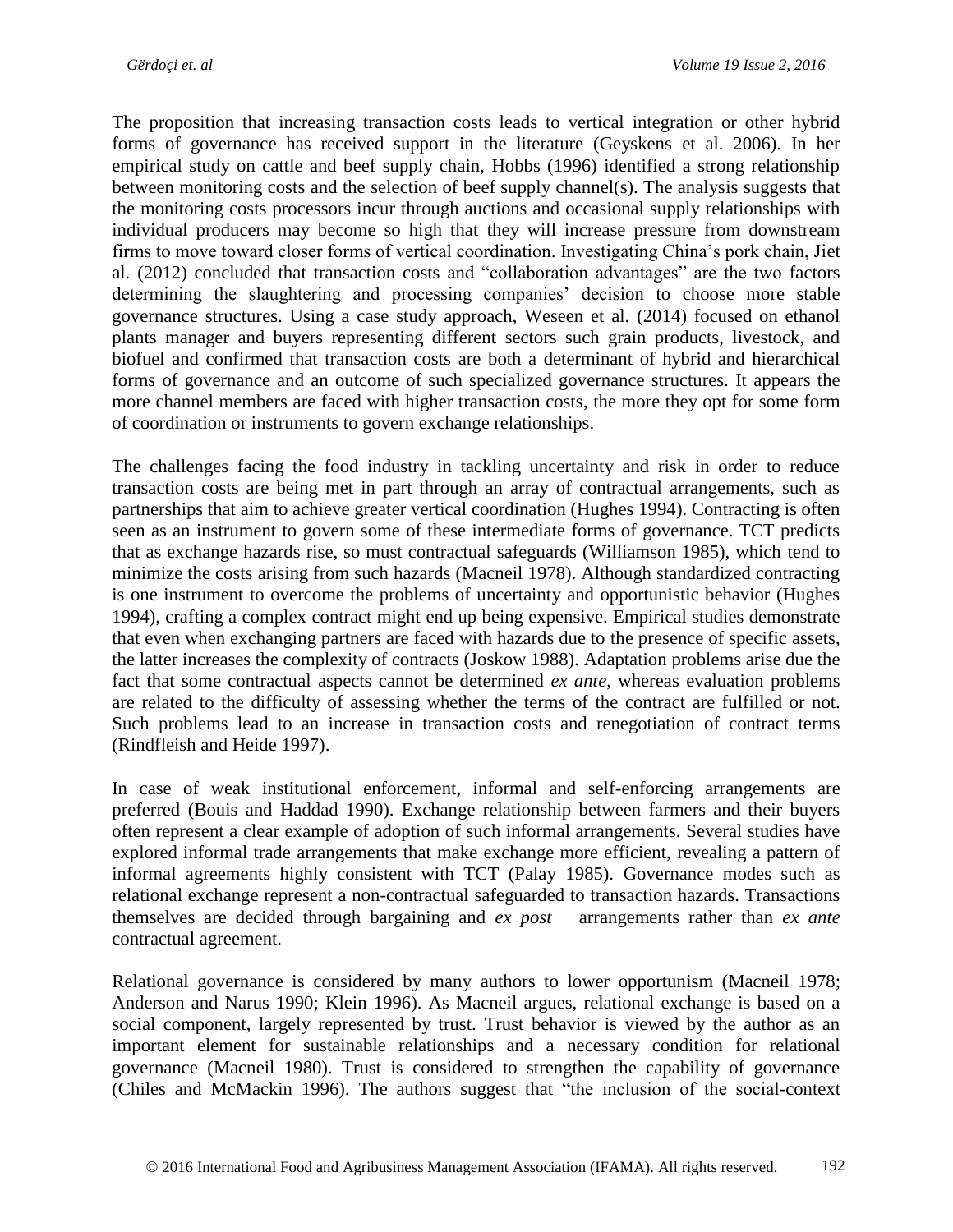variable of trust in the TCE framework will yield a model with greater predictive validity" (Chiles and McMackin 1996, 88). Long term relationships and social embeddedness seem to select out inefficient relationships, preserving those based on trust.

### *Trust– The Mediating Role on Exchange Relationship Outcomes*

Many researchers have conceptualized trust as related to the partner's following characteristics: honesty and benevolence (Geyskens et al. 1998). Trust in the partner's honesty is a belief that one's partner is reliable, sincere and fulfills promised obligations (Anderson and Narus 1990). Another approach is offered by Williamson (1993), who makes a further distinction between calculative and personal trust, suggesting that calculative trust is rational and the concept itself is similar to risk. Personal trust, on the other hand applies only in close personal relations. Despite different ways trust is conceptualized, there is significant debate whether trust should be examined using one measure or a composite of different facets of trust (Geyskens et al. 1998).

Different facets of trust, including those related to personal obligations (Chiles and McMackin 1996) as well as calculative-based trust (Williamson 1993) associated with a more rational decisions, are important components of relational exchange. Based on this relational approach, trust needs to be built in order to eliminate *ex ante* goal divergence through a socialization process. Additionally, there is significant evidence of the positive relationship between trust and commitment (Geyskenset al. 1998). Hence, the decision to choose one/few selected buyer/s and commit to the relationship can be partly related to trust and a long socialization process.

Morgan and Hunt (1994) positioned trust and commitment as key variables, mediating the relations between important antecedents such as communication, shared value, relationship benefits, etc., and consequences such as conflict, uncertainty, tendency to leave network, etc. The authors found that trust and commitment are differentially related to the sets of antecedents and consequences, but there is strong evidence of their impact on the relationship outcomes. Similar results are confirmed by Geyskens et al. (1998) in their meta-analysis. They conclude that trust is often conceptualized as a key mediator influencing satisfaction and long-term orientation as final outcomes. The authors also stress the fact that environment uncertainty and communication have different effects on long-term orientation, satisfaction, and trust, suggesting areas of interest for future research.

### *Relationship between Trust, Long-Term Ties and Behavior Uncertainty*

Making "credible commitments" (Williamson 1983, 1985) is one strategy for creating a selfenforcing agreement between the parties involved in a transaction. Economic models of relational governance (Klein 1996) highlight the role of repeated exchange in motivating and sustaining long-term ties because such relationships reduce behavior uncertainty and risks of opportunism (Ring and Van de Ven 1992). This is confirmed by empirical research. Buvik and John (2000) in their study based on a survey of 161 manufacturing firms concluded that buyers with a longer history of exchange relationship with a supplier report lower levels of *ex post*  transaction costs. But, as argued by Heide and John (1990) behavioral uncertainty created by the buyer will have a negative effect in the suppliers' trust and willingness to stick to the terms of contract. Also, perceptions of high levels of environmental uncertainty may negatively affect the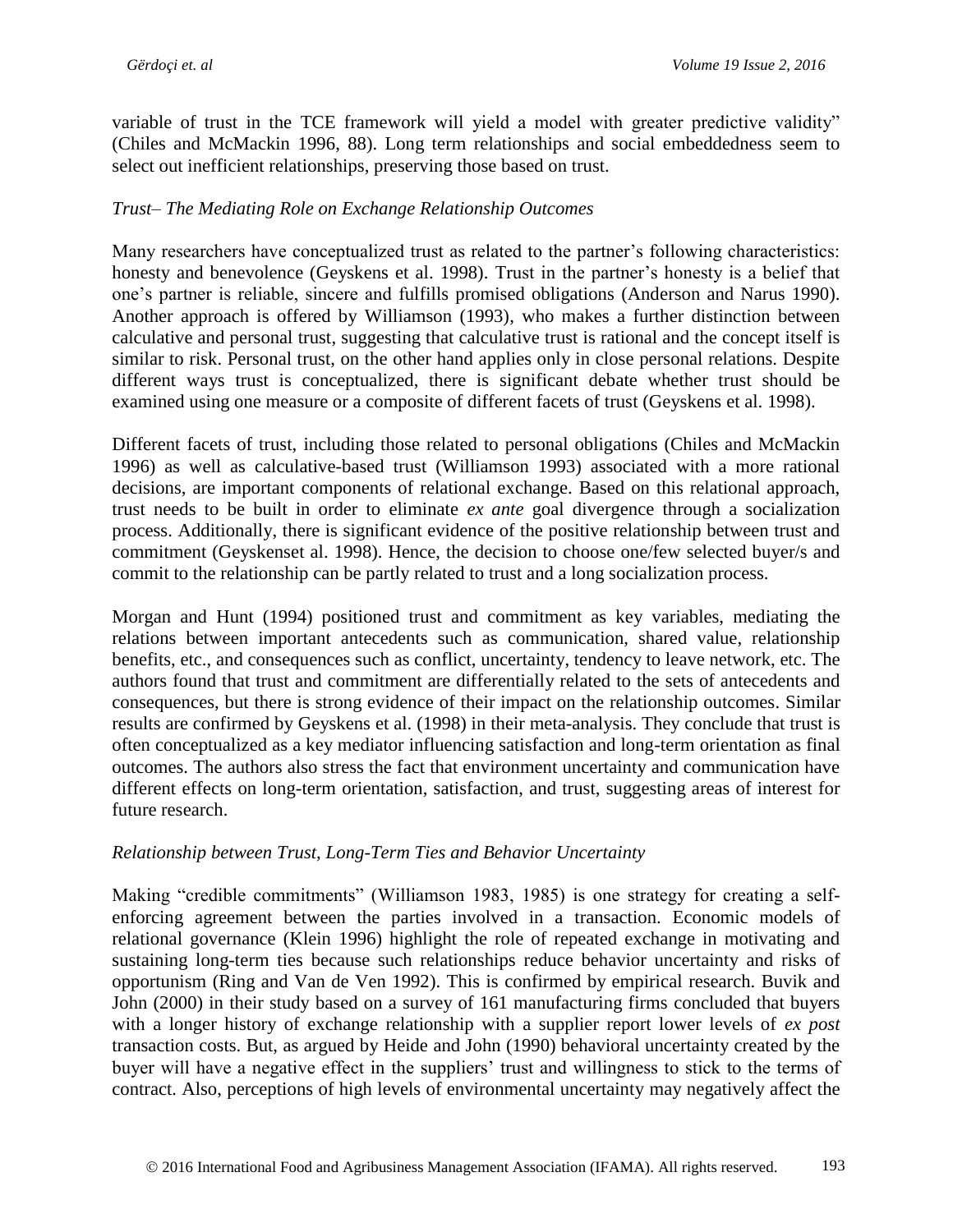willingness of exchange partners to invest in long term sustainability of the relationship (Joshi and Campbell 2003). Suha and Kwonb (2006) argue that behavior uncertainty will decrease trust in the partner since it creates a performance evaluation problem. As confirmed by empirical research, relational exchange is affected by the level of uncertainty that undermines trust. Consequently, it can predict that relational governance in which trust constitutes an important component will be affected as well.

The negative relationship between trust and uncertainty is examined by Das and Teng (2004), who suggested a more psychological approach in examining such relationship. The authors argue that current measures of trust do not focus on the probability aspects of obtaining desirable outcomes. Their approach suggests that there is a need to develop trust measures that are explicitly risk-oriented. Perceived risk or uncertainty is considered by the authors a mirror reflection of trust. This risk-based approach to trust is in line with the view of TCT theorists. Williamson (1993), for instance, has argued that trust can be treated as a subset of risk and thus limit using the term trust. Such approach can be helpful to understand if risk-oriented measures can be more effective in defining relational governance and better investigating the consequences of such governance mode.

## *The Relationship between Relational Ties and Transaction Costs and the Moderating Role of Behavior Uncertainty*

Trust—a vital mechanism of relational exchange—may reduce both *ex ante* and *ex post*  opportunism (Zaheer and Venkatraman, 1995). Hence, it's expected that relational ties between businesses partners built on trust mechanisms can reduce transaction costs. The expected payoffs from cooperation deters business partners form the pursuit of short run gains, thereby limiting opportunistic behavior (Popo and Zenger 2002). Additionally, in the case of transactions between Albanian Medicinal Aromatic Plant farmers and their buyers, trust may play a more important role in facilitating transactions since formal governance mechanisms (i.e. contracts) are expensive and both farmers and buyers cannot rely so much on the institutional system (i.e. laws). Such arguments that underline the efficiency of relational governance find confirmation in empirical studies. Popo and Zenger (2002) confirm that relational governance is positively influencing exchange performance. The authors measure performance by examining the overall satisfaction with exchange, incorporating both production and governance efficiency in their construct. Furthermore, they conclude that relational governance and contractual complexity are complements influencing satisfaction with exchange performance. By focusing only on governance efficiency, we argue that partners engaging in relational exchange face lower transaction costs. The following hypothesis captures this notion:

### *H1. Relational governance as an alternative to spot market exchange leads to reduced transaction costs*

Behavioral uncertainty relates positively to the propensity of firms to move towards hierarchical forms of governance as confirmed in Geyskens et al. (2006) meta-analyses. Firms tend to avoid opportunistic behavior since behavioral uncertainty creates the problem of performance evaluation, leading to an increase in transaction costs and renegotiation of contract terms (Rindfleish and Heide 1997; Dyer 1996). Behavior uncertainty appears to affect the governance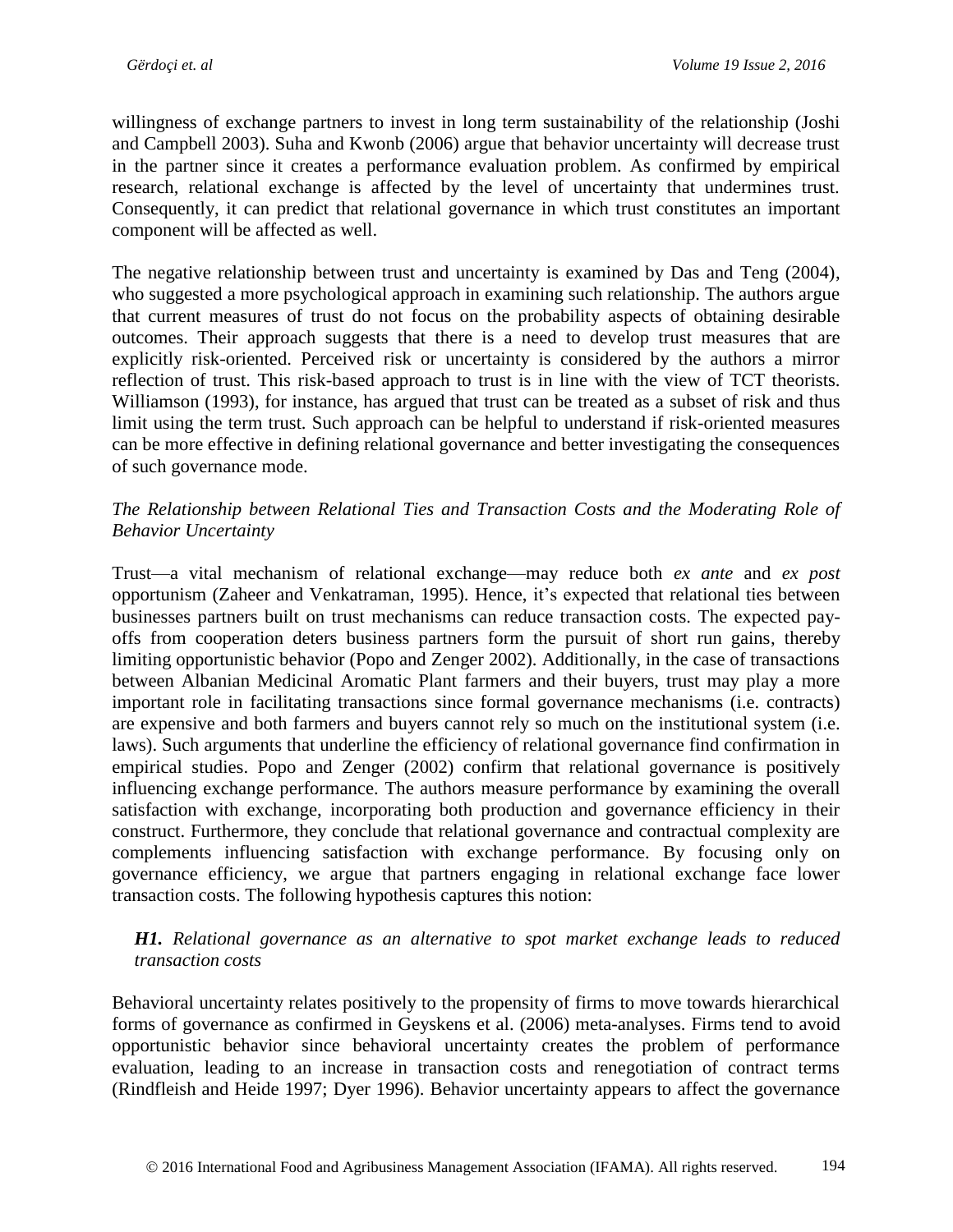structure and the intended outcomes of governance itself—the *ex post* transaction costs. Therefore, the following hypothesis is formulated:

#### *H2. Increase in behavior uncertainty is positively associated with transaction costs.*

Some authors (e.g. Van de Ven 1992, Das and Teng 2001, Masters et al. 2004) have argued that under certain circumstances relational exchange may bring relational risks. However, perceptions of uncertainty and risk appear to trigger different behavior among exchanging business partners depending on risk propensity and level of trust (Masters et al. 2004). The authors argue that the inclusion of risk propensity of managers as a moderator may alter the influence of TCE variables on the governance choice. Taking an "unorthodox" stand, Masters et al. (2004) provide empirical evidence that under increasing level of asset specificity, risk taking managers choose closer ties while one could expect the contrary. Investigating relational variables, Mumdziev and Windsperger (2013) take a similar analytical approach. Testing the moderating role of trust in the relationship between behavior uncertainty and the franchisees' degree of decentralized decision-making, they find that trust acts as a quasi-moderator. The authors argue that trusted franchisees need to be monitored less, since franchisors' perception of behavioral uncertainty can be reduced. Based on Mumdziev and Windsperger (2013) arguments regarding the relationship between trust and uncertainty, we hypothesize a moderating role of the later. We argue that farmers' perceptions of higher levels of behavior uncertainty might jeopardize relational ties by undermining the mechanism of trust at the heart of such exchange relations. While an increase in behavior uncertainty can increase transaction costs, it also weakens the negative relationship between the governance mode and the transaction costs, acting as a quasi-moderator. We infer that the relationship between relational exchange and transaction costs is less negative under high levels of uncertainty. This assertion is tested through the following hypothesis:

*H3. The impact of relational ties on ex post transaction costs is higher with lower levels of perceived behavior uncertainty than with higher levels of perceived behavior uncertainty.*

## **Methods and Procedures**

#### *Research Setting*

The MAP sector served as a setting for our research. This is one of the most important sectors in the Albanian economy, especially in terms of international trade and employment. MAPs sector is export oriented, as 95% of the product is exported; with around Euro 20 million of export value in 2013, the sector contributed to 18% of agriculture exports (Skreli and Imami 2014). The sector also plays an important socio-economic role, contributing to part of household income for many wild-growing MAP harvesters and farmers living in rural areas. Wild-harvesting of MAPs is a common tradition in Albania given the high share of the rural population and high unemployment in these areas. However, many families in some regions of the country generate even higher incomes from MAPs cultivation, which is becoming a significant trend.

The structure of the supply chain is relatively simple: wild-grown MAP harvesters and farmers are selling to consolidators and the later to wholesalers/exporters. Many exporters, especially those located in areas with dense networks procure raw materials directly from farmers or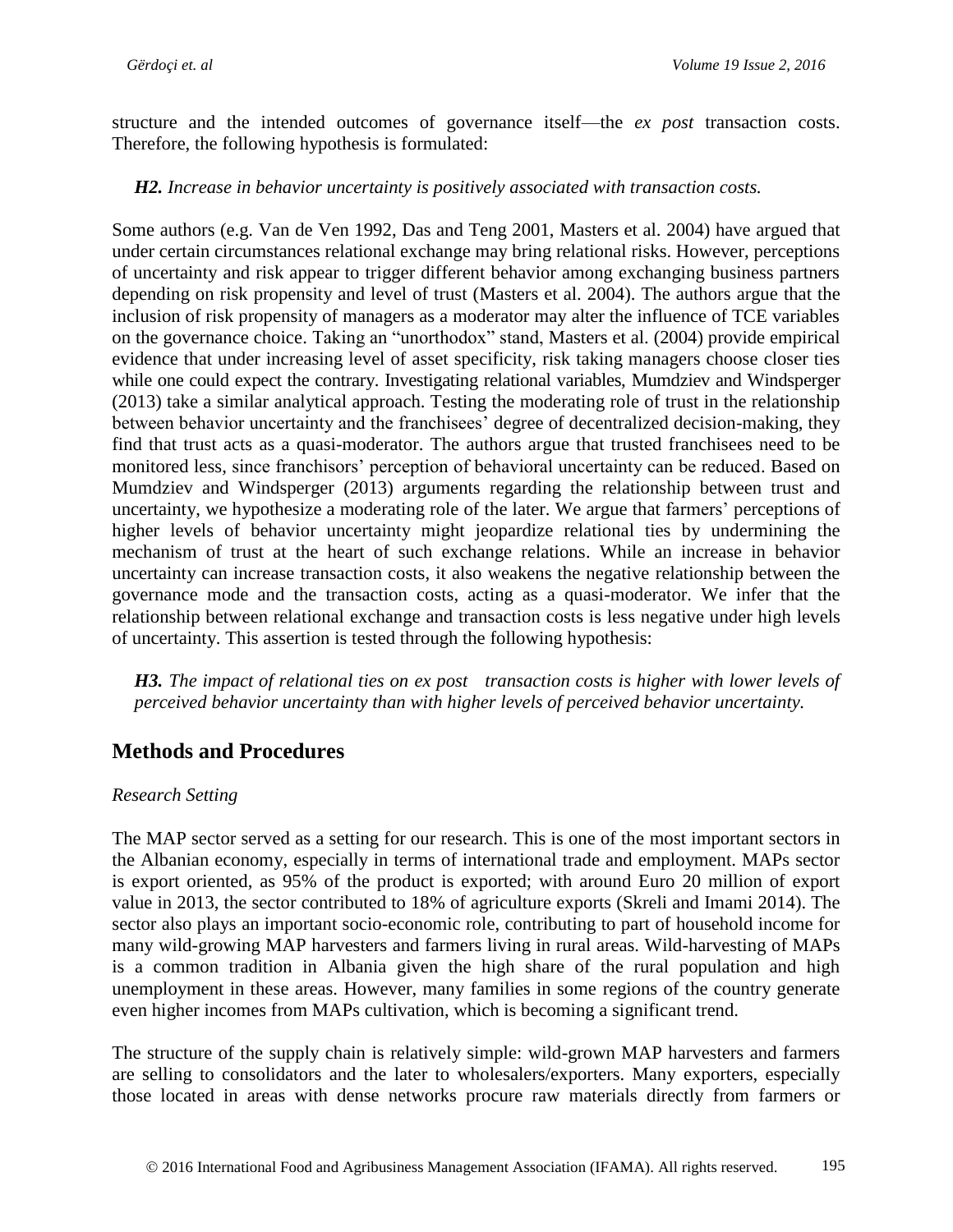cooperatives of farmers. Exporters are engaged in processing (e.g., cleaning, cutting, grinding, distillation for the production of essential oils, etc.) and sell most of the produce to a dozen international buyers. Competition between the Albanian exporting companies seems to be fierce, not only in ensuring sales contracts but also in procuring raw materials.

This study is restricted to those areas in the northern part of Albania where there is evidence of farmers' investment in specific assets, growing collaboration between farmers, and competition between buyers. Areas where the sector remains underdeveloped were excluded from the study. Furthermore, the areas studied are specialized in some varieties of MAP characterized by a growing demand.

#### *Data*

The data were collected during end of spring 2013 by interviewing a random sample of 170 farmers. The interviews were conducted after a piloting process in three regions, namely Shkodër, Kukës and Dibër. A sample size of 170 interviews was considered to be sufficient to provide a precision level of 6.8% and a confidence level of 95% (Israel 2012).

The research instrument consisted in structured interviews, which were designed based on an extensive literature review, and consultations with agricultural economists, scholars and practitioners.

The questionnaire was designed to operationalize the constructs discussed in the measurement section and summarized in Table 1. The following information was collected: relationships between supplier and buyer (sale to the same or different buyer), reasons for selling to the same buyer (secure market, reliability, trust, fair prices, closer economic and financial relationship, inertia, shorter distance, contract, quick and secure payment), price and product characteristics uncertainty, contracting and reasons for the lack of formal contracts, specific assets, level of horizontal cooperation, competition among farmers, competition among buyers and information, negotiation and monitoring costs. Other relevant information was also included in the questionnaire such as demographics (age, education, gender, household size, and main employment), marketing channel chosen by farmers, time and form of payment, transport time and costs, etc.

Questions regarding perception of farmers related to uncertainty or transaction costs were carefully structured and explained during interviews. Farmers were asked to assess how high their bargaining costs were, such as negotiating and monitoring costs of reaching an agreement on product specification (where product specification represents quality characteristics and standards). They were asked to evaluate these costs on a scale of 1 to 3, with 3 being the highest and 1 being the lowest. Similar format questions have been used to collect information on negotiation cost regarding pricing and transport arrangements (refer to Table 1).

#### *Measurements*

Details of the constructs and operationalizations of the variables are provided in Table 1 and are discussed below.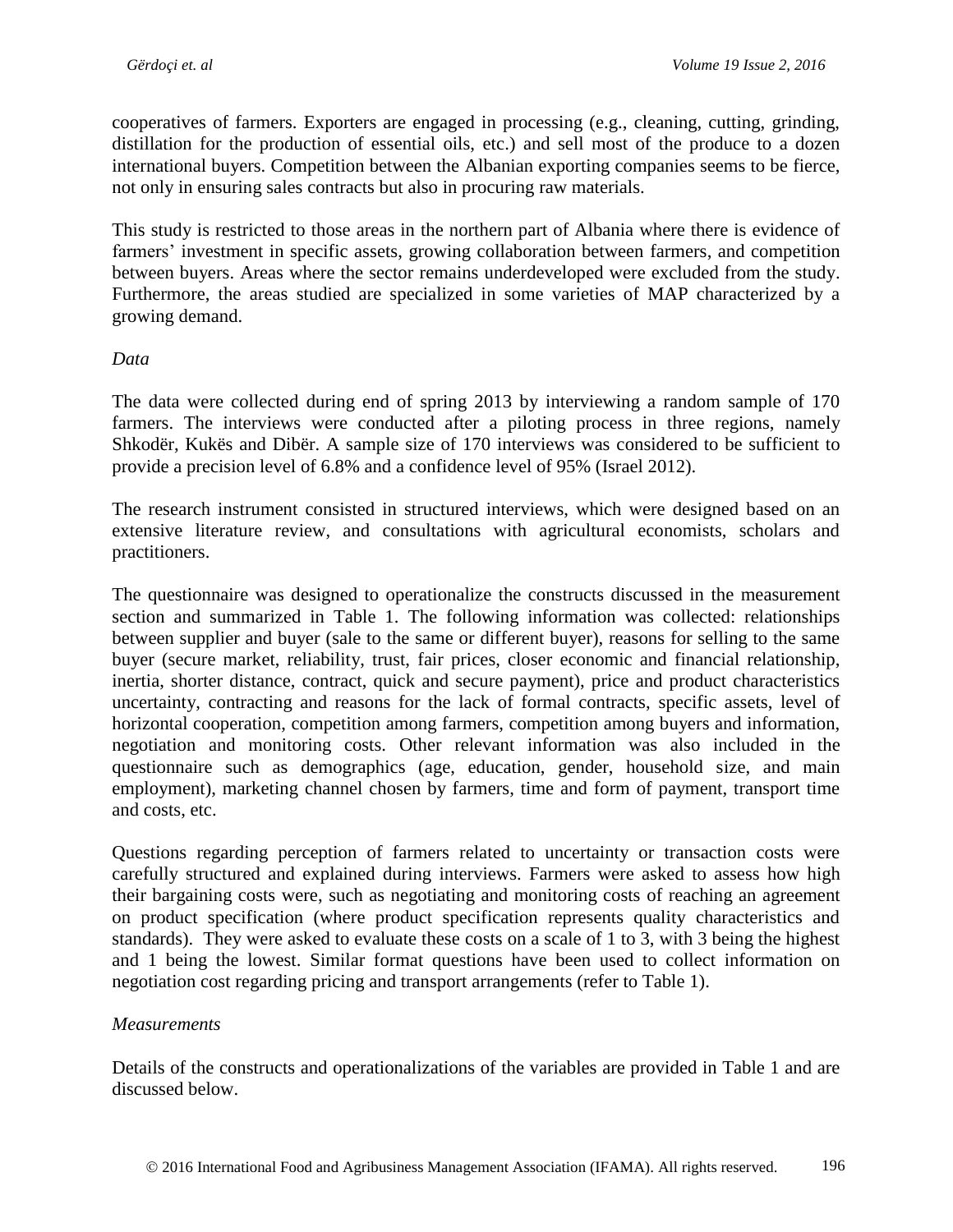| <b>Construct and Concept</b> | Operationalization                                                                                                                                                                                          | <b>Number of items</b> | <b>Measurement</b>                                                                         |  |  |  |  |  |  |
|------------------------------|-------------------------------------------------------------------------------------------------------------------------------------------------------------------------------------------------------------|------------------------|--------------------------------------------------------------------------------------------|--|--|--|--|--|--|
| <b>Dependent Variable</b>    |                                                                                                                                                                                                             |                        |                                                                                            |  |  |  |  |  |  |
| <b>Transaction costs</b>     | Negotiation and monitoring<br>a)<br>costs regarding price<br>Negotiation and monitoring<br>b)<br>costs regarding product<br>specifications<br>Negotiation and monitoring<br>C)<br>costs regarding transport | 3                      | Ordinal scale<br>$(low-high, 3-$<br>points scale)                                          |  |  |  |  |  |  |
| <b>Independent Variable</b>  |                                                                                                                                                                                                             |                        |                                                                                            |  |  |  |  |  |  |
| <b>Relational ties</b>       | Composite variable - Repeated<br>d)<br>exchange under conditions of<br>trust                                                                                                                                | $\overline{2}$         | Dummy, $1=$<br>commitment to<br>selected, trusted<br>buyers, $0 = spot$<br>market exchange |  |  |  |  |  |  |
| <b>Moderating Variable</b>   |                                                                                                                                                                                                             |                        |                                                                                            |  |  |  |  |  |  |
| Uncertainty                  | Uncertainly regarding price<br>e)<br>Uncertainty regarding product<br>f)<br>specifications                                                                                                                  | 2                      | Ordinal scale<br>$(low-high, 3-$<br>points scale)                                          |  |  |  |  |  |  |

## **Table 1.** Details of Constructs and Measures

### **Transaction Costs**

Negotiation and monitoring costs arise from the act of the transaction, such as negotiating and deciding terms of contracts, paying an intermediary to the transaction, or monitoring the quality of goods, etc. (Williamson 1983). Farmers face such costs especially when negotiating about prices, product specifications and transport, which end up being quite challenging to quantify. Our approach in this research is to verify the perception of farmers related to such transaction costs.

According to Buvik and John (2000), in order to define the level of coordination between exchanging partners there is need to focus on *ex post* transaction costs such renegotiations and monitoring costs. Both these transaction costs are faced by farmers *ex post*, when deciding per unit prices based primarily on quality of the dried MAP, quantity, and transport arrangements. Based on research from Buvik and John (2000), this study operationalizes the construct using three items—negotiation and monitoring costs regarding product specifications, price, and transport. Each item is measured by a scale variable from 1 "low" to 3 "high". The *Cronbach Alpha* for the construct is acceptable, at 0.77.

### **Relational Ties**

In this study, relational governance is viewed as a composite factor of repeated exchange (Klein 1996) as a structural dimension of governance and trust as an underlying norm of the process of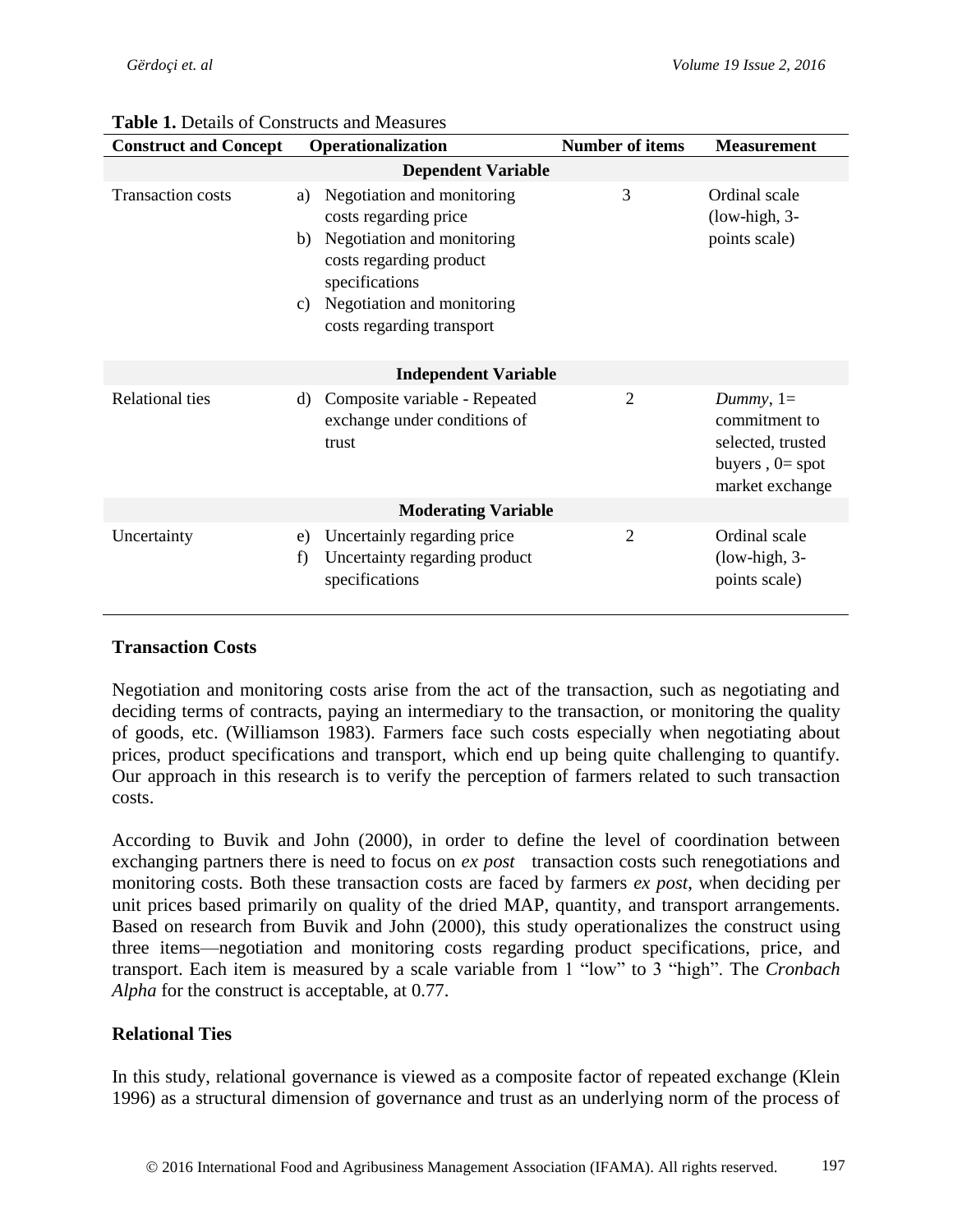exchange. Viewing relational ties as the degree of the supplier's dedication to its buyer, repeated exchanges are measured in terms of the selling pattern of the farmer—in other words, whether he/she sells constantly to one or very few selected reliable buyers or is inclined to engage in spot market exchange. This conceptualization is consistent with the findings of John and Weitz (1988, 345), who view forward integration as a "percentage of direct sales to end-users," as well as with Zaheer and Venkatraman (1995, 382), who measured quasi-integration as a "percentage of business (commercial premiums)" accounted for by the focal carrier. In conceptualizing relational ties, it is argued that the supplier should consider their exchanging partners as reliable as suggested by Morgan and Hunt (1994). Trust is positively associated with long term orientation as empirically tested by Ganesan (1994), hence it is incorporated in the construct of relational ties. Reliability of the buyer isolates the effects of habitual patterns of selling to one or few selected buyers due to geographical vicinity, inertia or other factors. A dummy variable is used to measure the level of repeated exchange to one/few reliable partners. The variable takes the value 1 for "sell to the same reliable buyer/s which we trust" and 0 for "sell to different buyers".

## **Behavior Uncertainty**

Behavior uncertainty is closely related to quality and price. Zaheer and Venkatraman (1995) operationalize behavioral uncertainty with two indicators regarding the perceived uncertainty due to pricing and the new product introduction. Based on this research, the construct is operationalized using two items—uncertainty regarding product specifications and price. Each item is measured by a scale variable, where 1 is "low" and 3 is "high". The *Cronbach Alpha* for this construct is acceptable, at 0.69.

## **Empirical Model**

The hypothesis are tested using moderated multiple regression analyses. The interaction (or moderator) effect in the moderated regression model is estimated by including a cross-product term as an additional exogenous variable. Based on previous studies (e.g., Stank et al. 1996; Suhadev 2008; Mumdziev and Windsperger 2013) and following the approach specified by Sharma et al. (1981), the nature of the moderating variable is investigated using the following equations:

- 1)  $Y = a + b_1X$
- 2)  $Y = a + b_1X + b_2M$
- 3)  $Y = a + b_1X + b_2M + b_3XM$

Where Y is the dependent variable representing—the level of transaction costs, X is the independent variable—the relational ties, M is the potential moderating variable—behavior uncertainty and XM represents the interaction term. As suggested by Sharma et al. (1981), M can be considered as a pure moderator if equations (1) and (2) are equal to each other but different with equation (3). M is considered a quasi-moderator if  $b2 \neq b3 \neq 0$ . In this case, such a variable is both a predictor and a moderator as well.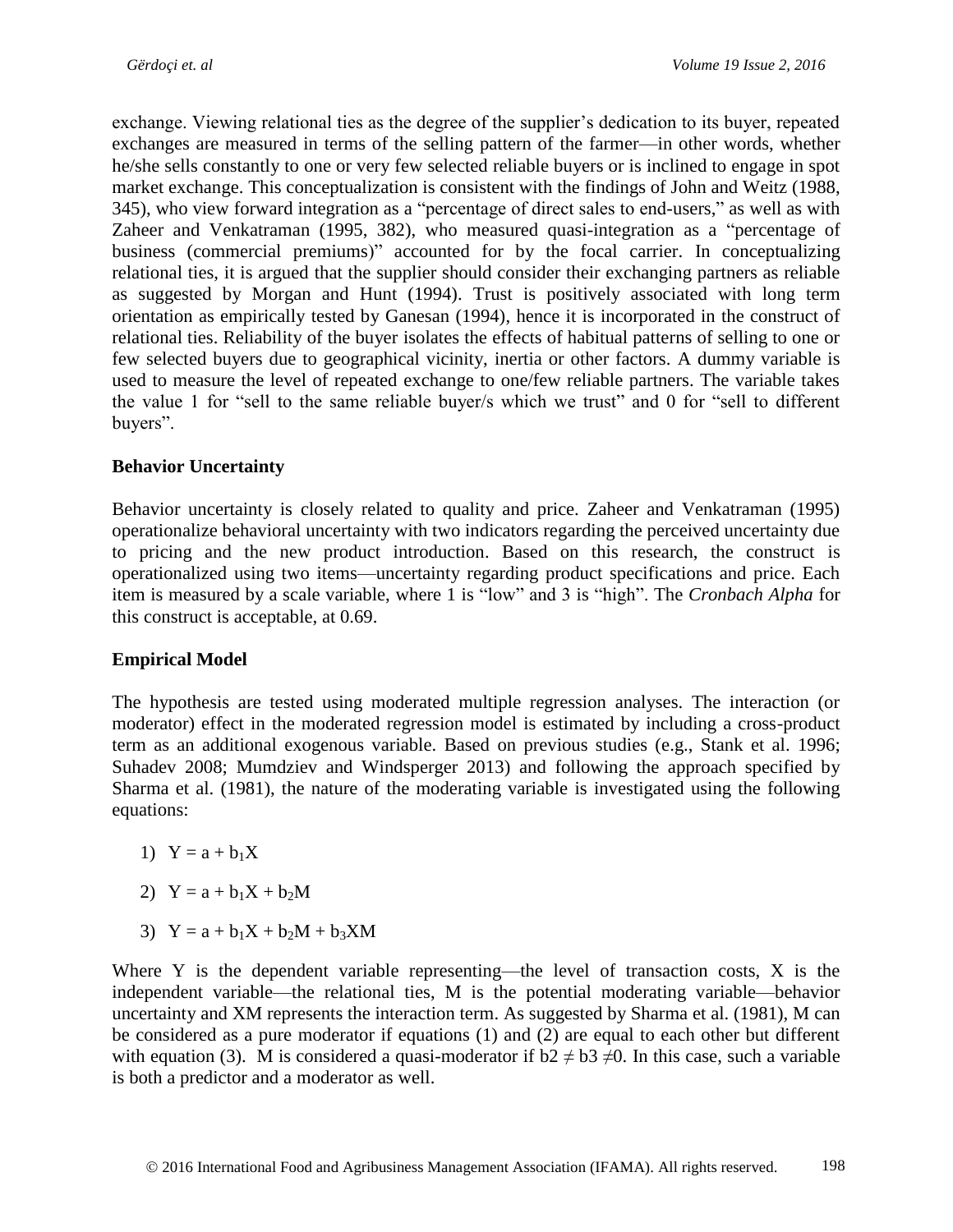## **Results**

The hypotheses are tested by applying multiple regression analysis. Results are shown in Table 2. Model (1) includes relational ties as an independent variable. The results show a significant negative relation between relational ties and increase in transactions costs, confirming an important proposition of TCT, although the *R*-square predicts that around 8% of the response variable variation is explained by the linear model.

Model (2) includes relational ties and behavior uncertainty in order to test uncertainty as a predictor of transaction costs. Furthermore, this model, combined with model 3, serves to confirm whether uncertainty is a quasi-moderator (Sharma et al. 1981). The results of model 2 confirm the expected positive relationship between uncertainty and transaction costs—an increase of uncertainty is associated with increase in transaction costs. Although the relationship between relational ties and transaction costs is not significant, the results incline in the expected direction. *R*-square indicates that 52.4% of the response variable variation is explained by the new model. The Beta coefficient provides further proof of the importance of uncertainty in determining the outcome of the transaction.

| <b>Variables</b>                                    | Model(1) |         | Model (2) |         | Model(3) |         |
|-----------------------------------------------------|----------|---------|-----------|---------|----------|---------|
|                                                     | Value    | P-value | Value     | P-value | Value    | P-value |
| Constant                                            | 1.421    |         | 0.472     |         | 0.481    |         |
| Relational ties                                     | $-0.268$ | 0.000   | $-0.077$  | 0.158   | $-0.093$ | 0.083   |
| Uncertainty                                         | N/A      |         | 0.624     | 0.000   | 0.606    | 0.000   |
| Cross-product of uncertainty and<br>relational ties | N/A      |         | N/A       |         | $-0.078$ | 0.004   |
| $R$ -square                                         | 0.079    |         | 0.524     |         | 0.540    |         |
| Significance level of $F$                           | 0.00     |         | 0.00      |         | 0.00     |         |

#### **Table 2.**Moderating Effect of Uncertainty

In Model (3), a moderated regression analyses is used to examine the moderating effect of uncertainty. Relational ties, behavior uncertainty, and the interaction between relational ties and behavior uncertainty are included as independent variables. For the analysis, the variables have been standardized before computing the cross product (data points-mean)/standard deviation) to avoid multicollinearity. Standardization of variables are opted compared to centering them since the predictor and moderator have very different constructs and measurement. Hence, interpretation of the results is based on unstandardized coefficients (Aiken and West 1991). The results of the last model show that all relationships between the independent variables and the dependent variable are significant, although relational ties is only significant at a relaxed level  $(p<0.1)$ . All three hypotheses are supported since the interaction variable and the explanatory variables that make up that interaction must be interpreted together as a system (Aiken and West 1991). The degree of interaction effect was plotted (Figure 1) by introducing a group variable that makes it possible to separate the effect of high and low uncertainty. The interaction term demonstrates that at higher levels of uncertainty, relational ties lead to lower levels of transaction costs, while, contrary to what was hypothesized, at lower levels of behavior uncertainty the opposite effect is seen (H3). The *R*-square indicates that 54% of the response variable variation is explained by the linear model of the third equation. However, the change in R square is not very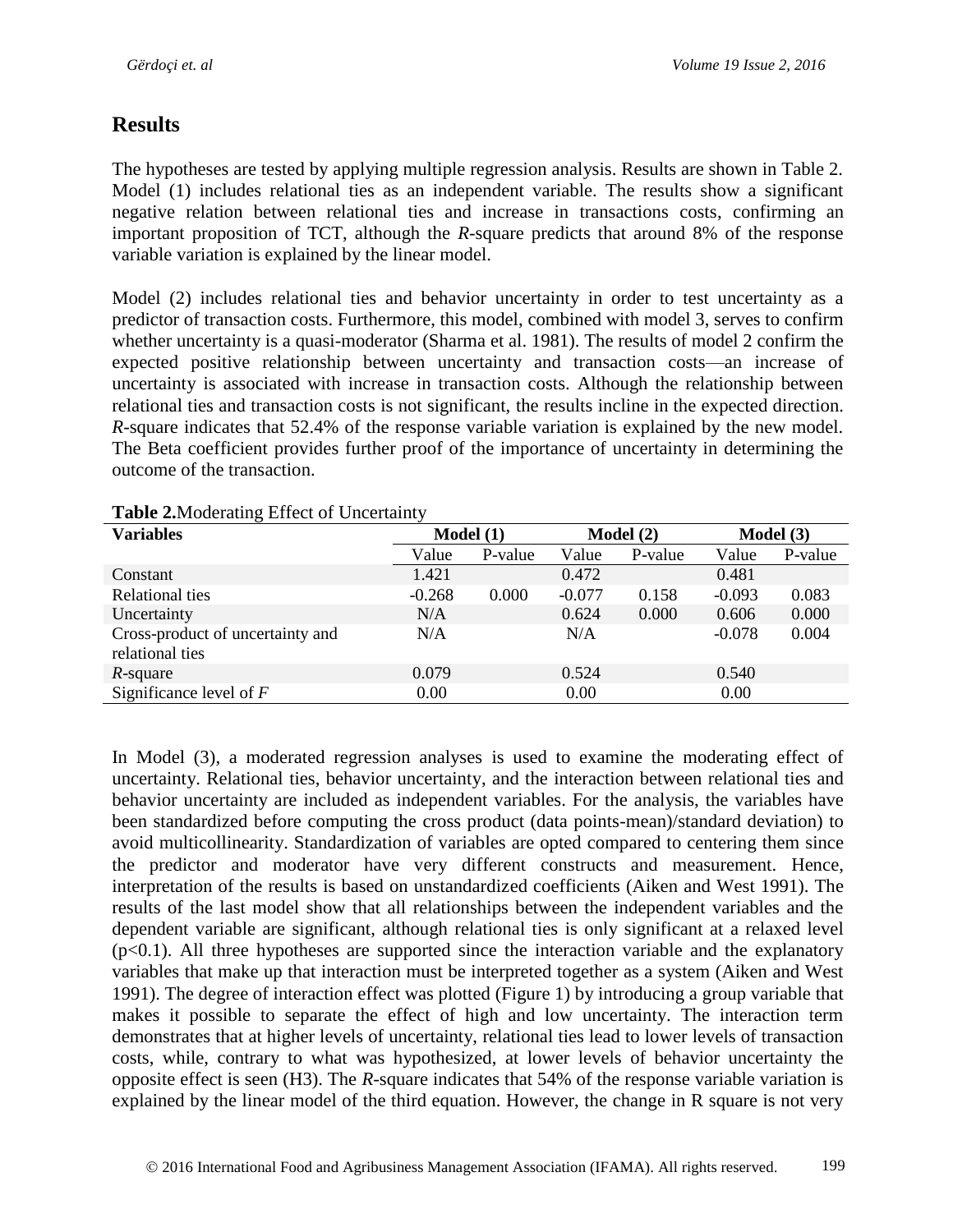steep. Collinearity statistics show Variance Inflation Factor (VIF) levels around 1, ensuring that there is no evidence of multicollinearity.



**Figure 1.** Moderating Effect of Uncertainty

The values of the coefficients and P-values summarized in Table 2 indicate that uncertainty has both a direct as well as an indirect impact on transaction costs, showing that behavior uncertainty is a quasi-moderator. Overall, the empirical results provide some support of the transaction cost propositions.

## **Discussions and Conclusions**

Our investigation contributes to the channel literature underscoring the role of behavior uncertainty in determining the impact of relational ties between farmers and their buyers on transaction costs as one of final outcomes of exchange relationships. Firstly, consistent with the Transaction Cost Theory (TCT) assumption that hybrid forms of governance like relational exchange are expected to lower opportunism and transactions costs (Macneil 1978, Anderson and Narus 1990, Klein 1996, Ring and Van de Ven 1992), our research confirms such a negative relationship although the governance structure explains only a small amount of variance in transaction costs. Specifically, the more farmers strengthen their ties to their buyers by engaging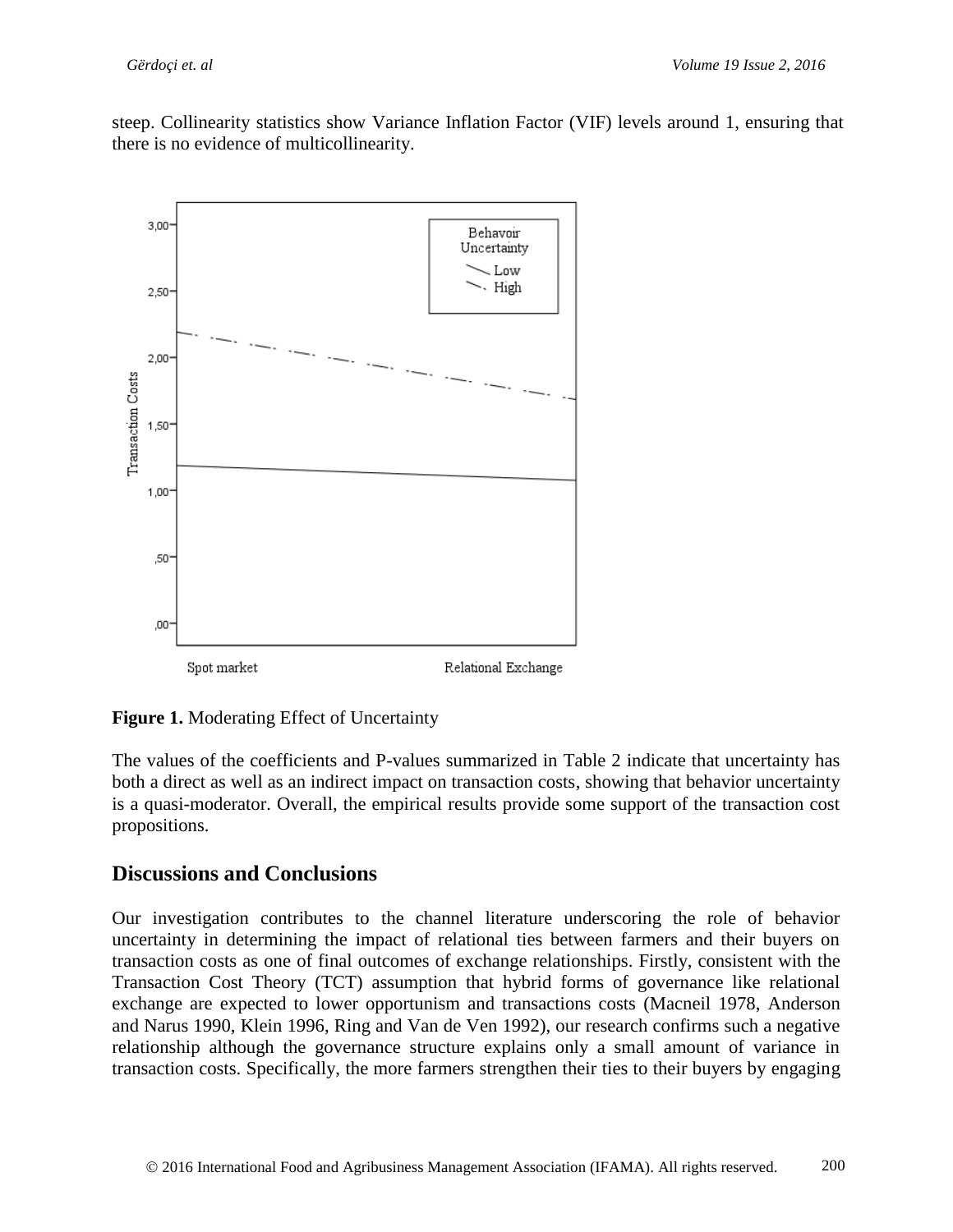in repeated exchange supported by trust, the lower the degree of negotiation (or/and renegotiation) costs.

Secondly, as suggested by many scholars, the behavior uncertainty has a direct impact on transaction costs (e.g. Rindfleish and Heide 1997, Dyer 1996). While the presence of relational arrangements supported by trust appears to have limited, although statistically significant, impact on the expected outcome, behavior uncertainty appears to be a much stronger predictor of the outcome of exchange behavior. Our results confirm Williamson's (1991, 91) argument that hybrid forms of governance are "more susceptible to disturbances" since adoption requires mutual consent by business partners. The mere existence of a long-term relationship between farmers and their buyers does not always mitigate the perceived uncertainty, raising many questions regarding the role and antecedents of uncertainty itself and the measures used for relational governance. It may be necessary to investigate the processual aspects of governance that determine the terms of exchange and the implication of cooperative endeavor (see Zaheer and Venkatraman 1995), partially neglected in our research, in order to better understand the governance process mechanisms that have the potential to mitigate opportunism and uncertainty.

Thirdly, behavior uncertainty has both a direct and indirect effect on the transaction costs acting as a quasi-moderator. It is proposed that the relationship between relational ties and ex post transaction costs is less negative under high levels of uncertainty. It is inferred that behavior uncertainty would negatively affect the strength of the relationship between the governance and the outcome of exchange by undermining trust and increasing the risk of opportunism. However, the effect is opposite to what was hypothesized. It is argued that farmers that experience higher levels of uncertainty and perceive a relational risk in their relationship with their business partners but still engage in relational exchange might have a higher risk propensity as suggested by Master et al. (2004). Although our research has not specifically tackled this aspect of farmers' behavior, we are inclined to interpret such risk propensity as the reason behind the unexpected results. Risk taking farmers tend to strengthen relational ties, thereby increasing the impact the latter has on transaction costs despite the high levels of behavior uncertainty perceived. Although the level of negotiation costs is higher among farmers with high perceived uncertainty, the effect of strengthening relational ties in lowering their negotiation (or/and renegotiation) costs is stronger compared to farmers experiencing lower levels of uncertainty.

Finally, our results regarding predicting strength of behavior uncertainty and relational ties supported by trust in lowering ex post transaction costs bring some new insight to the debate regarding the role of trust in shaping relational ties, the nature of trust measures, and the relationship between trust and uncertainty. Although this study did not investigate the different facets of trust, such as personal and behavior trust (Das and Teng 2004), relational ties supported by trust did not adequately mitigate relational risk. It can be argued that uncertainties related to relational risk are strong predictors of the outcome. The unexpected results related to the effects of the moderating role of uncertainty appear to introduce a new factor to be considered and investigated thoroughly—the farmers' attitude and risk propensity in relational exchange. Some of our results are consistent with Williamson's (1993) conceptualization of trust as a subset of risk, and Das and Teng's (2004) argument on the need to develop trust measures that are explicitly risk-oriented. Other findings, arguably consistent with Master et al. (2004)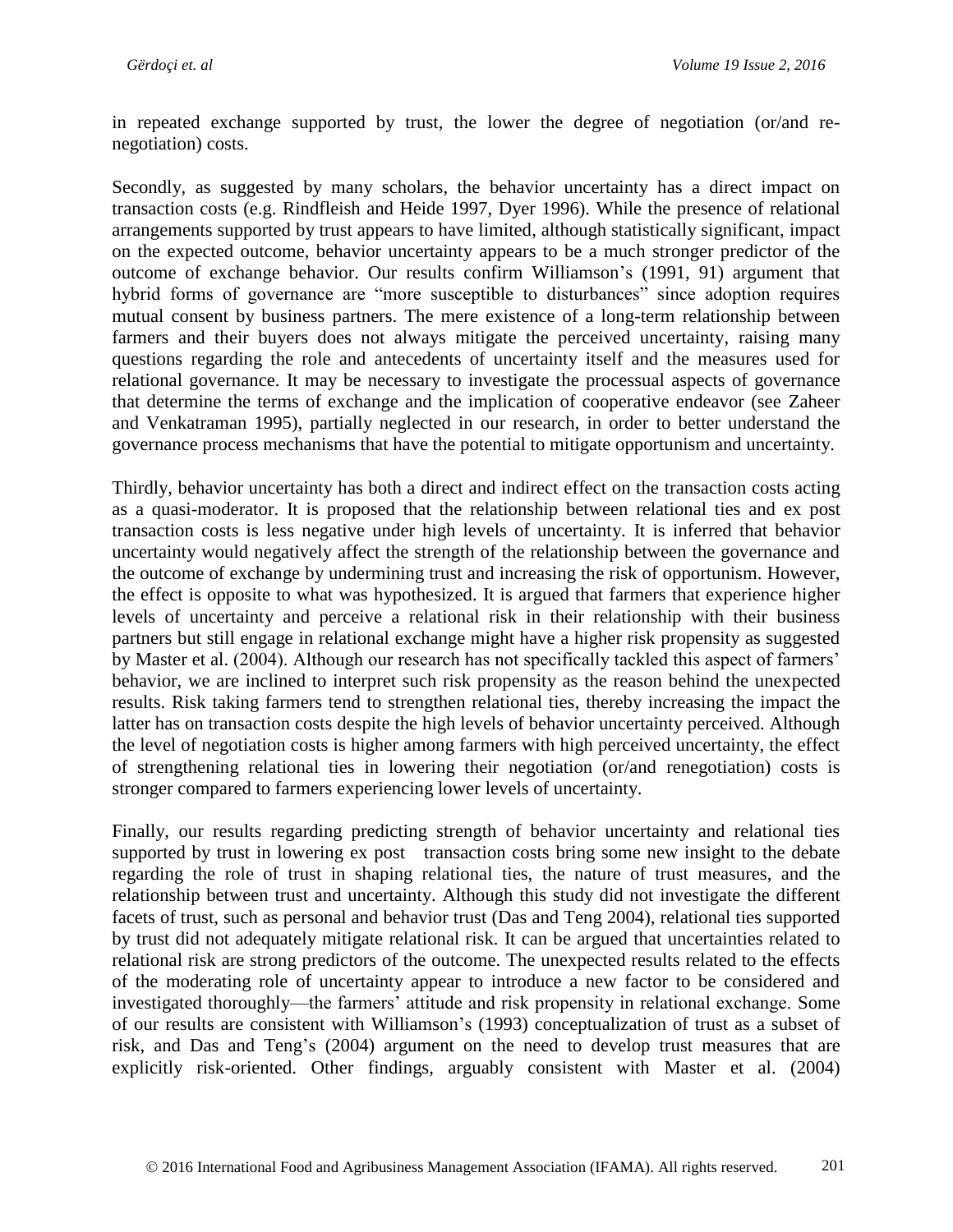conclusions, need further investigation. Our study brings a modest contribution in this direction and opens new perspective for further research.

Our research has some practical relevance for practitioners as well. Our paper results might benefit managers and owners of exporting companies in building sustainable relationships with farmers, boost commitment, and lower opportunism. Our results prove that repeated exchange supported by trust between farmers and their buyers doesn't provide an "insurance policy" for low ex post transaction costs, although it has a certain impact in lowering such costs. Buyers should consider repeated exchange as a pre-condition to ensure long term relationships, since repeated exchange provides structure to the governance form. But even in embedded networks, this approach alone isn't enough to avoid opportunism. Furthermore, considering that the impact of relational exchange on the outcome is considerably stronger among farmers that experience high uncertainty, frequent and consistent exchange with these farmers will have beneficial effects in relational ties and lowering opportunism. It appears that buyers should consider applying a consistent, non-differentiated purchasing policy with all their suppliers regardless of farmers' attitude and perception of relational risk, per *ceteris paribus*. Anecdotal evidence suggests that this is not always the case. Some buyers tend to avoid exchange with farmers that show uncertainty and/or ask for detailed information regarding exchange arrangements. Nevertheless, there are other reasons linked to efficiency that are plausible causes for buyers' decision-making and behavior.

The results of our study yield practically relevant knowledge for buyers while dealing with uncertainty from farmers with whom they work. Mitigating uncertainty in relational exchange appears to be crucial in improving the outcome of exchange relationships since hybrid forms of governance appear to lack efficacy in mitigating uncertainty, as suggested by Williamson (1991) and empirically proven in this study. Managers and owners of exporting companies need to improve coordination and collaborative communication in order to increase the ability of their suppliers to predict and understand partner's behavior. Sharing information and clarifying expectations regarding quality standards, price trends and market developments will lower uncertainty related to pricing and product specifications. Anecdotal evidence suggests that changes in the external environment that have detrimental impact on prices affect the relationship between buyers and farmers, increasing uncertainties and relational risk. Rather than focusing only on relational exchange based on "given word" between business partners, more importance should be given to other process elements of governance that involve coordination and/or cooperation in important activities, such as training on new varieties to be cultivated, harvesting and post-harvesting procedures, etc. Furthermore, managers should consider developing formal customized contracts, at least for big farmers, as a complement to relational governance (see Poppo and Zenger 2002). Such an instrument might limit the potential for opportunism and lower uncertainty among farmers. Anecdotal evidence suggests that such formal agreements developed by exporters of organic MAP, combined with stronger coordination, have been successful in ensuring farmers' commitment and lowering opportunism.

This study has some limitations that caution against generalizing the findings. Although, repeated exchange and trust imply continuity and sustainability in supplier's transaction behavior, other governance process mechanisms and network determinants might have an effect in the dynamics of the relationship itself. The study uses a dichotomous measure for relational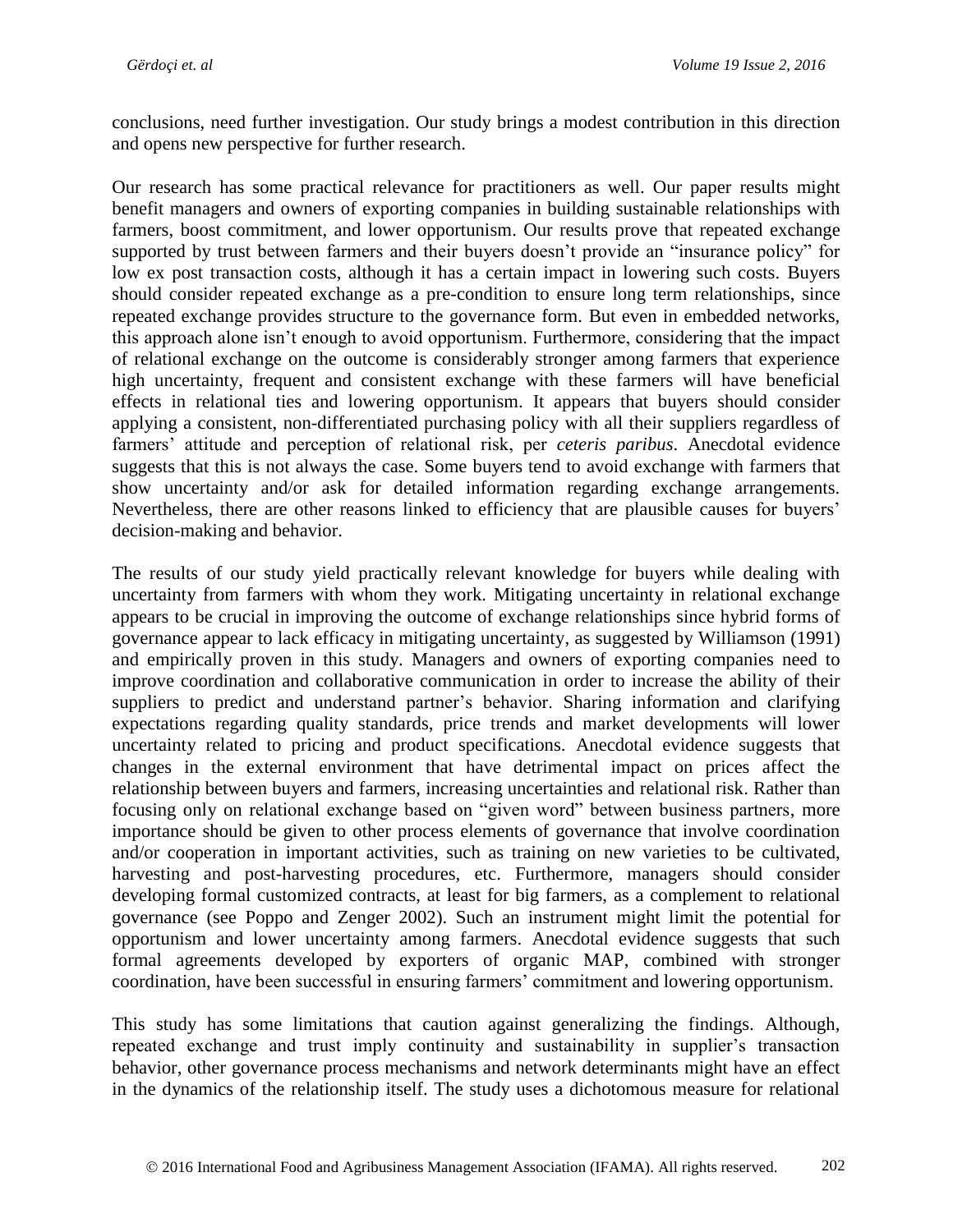governance, whereas performance outcomes represented by transaction costs are measured using perceptual items. Dichotomous variables cannot show variation in the strength of relational ties, and perceptions measurement has its own limitations. Future research should investigate which causes give rise to a larger effect of relational governance developing richer constructs. Further, the study investigated only the supplier's side of the dyad. Future research using longitudinal data collected by both sides of the dyad and including other moderators might fully test the dynamics of relational governance and its relation with transaction costs. Finally, we have taken some license in speculating on casual linkages between behavior uncertainty, risk propensity, and the outcome of relational exchange. Clearly, it would be useful to further investigate the relationship between relational governance and TCT variables and the outcome of relational exchange.

## **Acknowledgements**

The authors particularly thank Arzen Rexha, Sefedin Mata and Dali Horeshka for the helpful suggestions and assistance with the survey administration and the two anonymous reviewers for valuable comments. Finally, our sincere appreciation to the farmers for providing responses during interviews. All errors are our own.

## **References**

- Achrol, Ravi S. 1991. Evolution of the Marketing Organization: New Forms for Turbulent Environments. *Journal of Marketing* 55:77–93.
- Aiken, L. and S.G. West. 1991. *Multiple Regression: Testing and Interpreting Interactions,* London: Sage.
- Anderson, J.C. and J.A. Narus 1990. A model of distributor firm and manufacturer firm working partnerships. *Journal of Marketing* 54(1): 42–58.
- Bouis, H. and L. Haddad. 1990. *Agricultural commercialization, nutrition and rural poor: A study of Philippine farm households.* Boulder, Colorado: Lynne Rienner Press.
- Buvik, A. and J. George. 2000. When Does Vertical Coordination Improve Industrial Purchasing Relationships? *Journal of Marketing* 64 (4): 52–64.
- Chiles Todd H. and John F. McMackin. 1996. Integrating variable risk preferences, trust, and transaction cost economics. *Academy of Management Review* 21(1): 73– 99.
- Das, K.T. and B. Teng. 2004. The risk-based trust-A conceptual framework. *Journal of Business and Psychology* 19(1): 85–116.
- Das, K.T. and B. Teng. 2001. A risk perception model of alliance structuring. *Journal of International Management* 7: 1–29.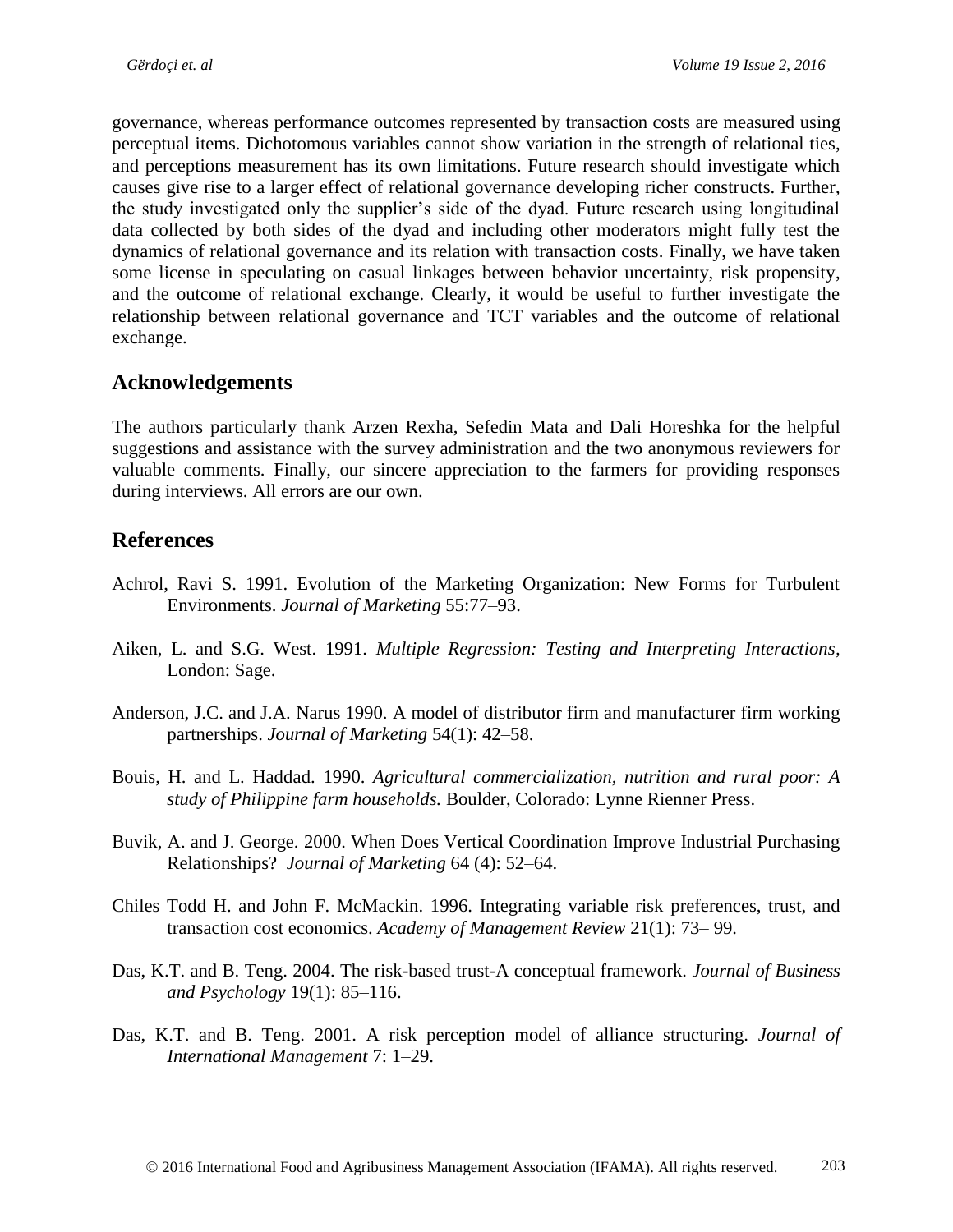- Dwyer, R., P. Schurr, and S. Oh, 1987. Developing Buyer-Seller Relationships. *Journal of Marketing* 51(April): 11–27.
- Dyer, J.H. 1996. How Chrysler created an American keiretsu. *Harvard Business Review* 74 (July–August): 42–56.
- Ganesan, S. 1994. Determinants of long-term orientation in buyer–seller relationships. *Journal of Marketing* 58 (April): 1–19.
- Geyskens, I., J.B.E.M. Steenkamp and N. Kumar, 1998. Generalizations about trust in marketing channel relationships using meta-analysis. *International Journal of Research in Marketing* 15: 223–48.
- Geyskens, I., J.B.E.M. Steenkamp and N. Kumar, 2006. Make, Buy, or Ally: A Transaction Cost Theory Meta-Analysis. *The Academy of Management Journal* 49 (3): 519–543.
- Heide, Jan B. 1994. Inter-organizational Governance in Marketing Channels. *Journal of Marketing* 58 (January): 71–85.
- Heide, Jan B. and G. John, 1990. Alliances in Industrial Purchasing: The Determinants of Joint Action in Buyer-Seller Relationships. *Journal of Marketing Research* 27(1): 24–36.
- Hobbs, J. E. 1996. Transaction Costs and Slaughter Cattle Procurement: Processors' Selection of Supply Channels. *Agribusiness* 12 (6): 509–523.
- Hughes, D. R. 1994. Breaking with tradition: building partnerships and alliances in the European food industry. Wye, Kent: Wye College Press.
- Israel, Glenn D. 1992. *Sampling the Evidence of Extension Program Impact Program Evaluation and Organizational Development*. IFAS, University of Florida.PEOD-5.
- Ji, C., de Felipe I., J. Briz, and J. H. Trienekens. 2012. An Empirical Study on Governance Structure Choices in China's Pork Supply Chain. *International Food and Agribusiness Management Review* 15(2): 121–152.
- John, G. and A. B. Weitz. 1988. Forward Integration into Distribution: An Empirical Test of Transaction Cost Analysis. *Journal of Law, Economics and Organization* 4 (2): 337–355.
- Joshi, Ashwin W. and J. A. Campbell. 2003. Effect of Environmental Dynamism on Relational Governance in Manufacturer-Supplier Relationships: A Contingency Framework and an Empirical Test. *Journal of the Academy of Marketing Science* 31 (2): 176–188.
- Joskow, Paul L. 1988. Asset Specificity and the Structure of Vertical Relationships: Empirical Evidence. *Journal of Law, Economics, and Organization* 4 (Spring): 95–117.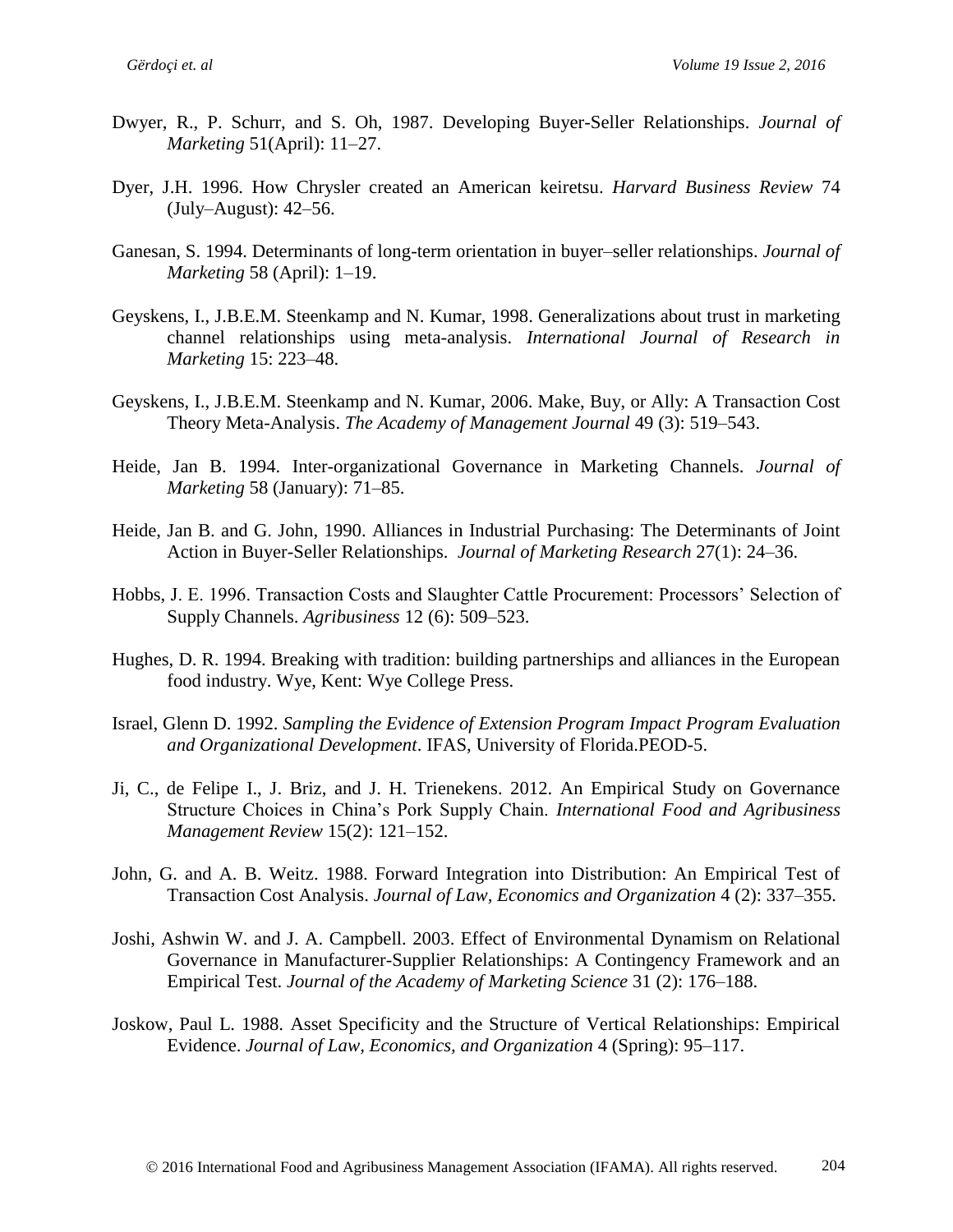- Klein, B. A. 1996. Why hold-ups occur: the self-enforcing range of contractual relationships. *Economic Inquiry* 34: 444–463.
- Macneil, I. R. 1978. Contracts: Adjustment of long term economic relationship under classical, neoclassical, and relational contract law. *Northwestern University Law Review* 72: 854– 906.
- Macneil, I. R. 1980. *The New Social Contract*. New Haven, CT: Yale University Press.
- Masters, J. K., G. Miles and J. P. Orr. 2004. Risk propensity, trust, and transaction costs in relational contracting. *Journal of Business Strategies* 21(1): 47–66.
- Morgan, R.M. and S.D. Hunt. 1994. The commitment-trust theory of relationship marketing. *Journal of Marketing* 58 (3): 20–38.
- Mumdziev, N. and J. Windsperger. 2013. An extended transaction cost model of decision rights allocation in franchising: The moderating role of trust. *Managerial and Decision Economics* 34: 170–182.
- Nooteboom, B. 1992. A Postmodern Philosophy of Markets. *International Studies of Management and Organization* 22 (2): 53–76.
- Palay, T. 1985. Avoiding Regulatory Constraints: Contracting Safeguards and the Role of Informal Agreements. *Journal of Law, Economics and Organization* 1(1): 155–175.
- Poppo, L., and T.R. Zenger. 2002. Do formal contracts and relational governance function as substitutes or complements? *Strategic Management Journal* 23: 707–725.
- Rindfleish, A. and J.B. Heide. 1997. Transaction cost analysis: Past, present, and future applications. *Journal of Marketing* 61(October): 30–54.
- Ring, P. and A. Van De Ven. 1992. Structuring Cooperative Relationships between Organizations. *Strategic Management Journal* 13 (October): 483–98.
- Suhadev, S. 2008. Economic satisfaction and relationship commitments in channels-the moderating role of environment uncertainty, collaborative communication and coordination strategy. *European Journal of Marketing* 42 (1/2): 178–195.
- Sharma, S., R.M., Durand, and O. Gur-Arie. 1981. Identification and analysis of moderator variables. *Journal of Marketing Research* 18 (3): 291–300.
- Skreli, E. and D. Imami. 2014. Medicinal and Aromatic Plants: Mini-sector Study FAO staff paper. FAO, Tirana.
- Stank, T.P., M.A. Emmelhainz and P. J. Daugherty. 1996. The impact of information on supplier performance. *Journal of Marketing Theory and Practice* (4/4): 94–105.